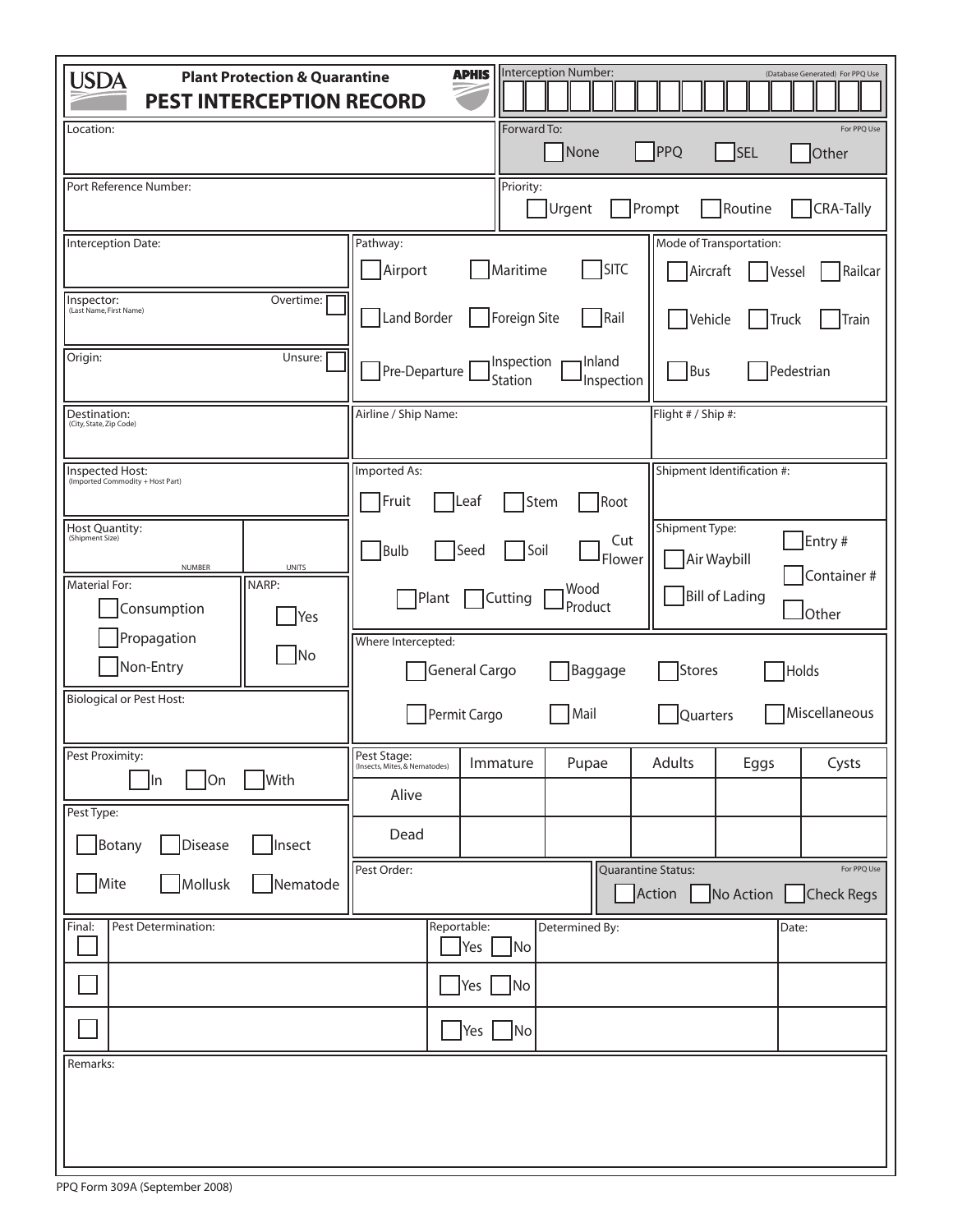## Instructions for Completing Form 309A APHIS-PPQ Pest Interception Record

Form 309A is an interactive PDF document that was designed to be filled out either online or by hand. The information requested on the form reflects the data needed to create a 309 Interception Record in the Pest Interception Database (Pest ID). The instructions below provide guidance on competing each of the fields on the form.

**1. Location** – Select the appropriate location from the drop down list and confirm that your selection reflects the appropriate agency affiliation (CBP, PPQ).

**2. Port Reference Number** – Include a user-defined reference number following any locally established protocols.

**3. Priority** – Indicate the priority of the interception:

**Urgent** – Immediate attention required, cargo on hold pending identification.

**Prompt** – Identification desired within two weeks.

**Routine** – Identification desired within 30 days.

**CRA-Tally** – Indicates interception of a pest covered under the Cargo Release Authority Program.

**4. Interception Date** – Enter the date on which the interception was made.

**5. Inspector** – Indicate the inspector(s) involved in the interception (Last Name, First Name Middle Initial) and indicate if the interception was made during an overtime shift.

**6. Origin** – Select the country of origin from the drop down list. If the origin is questionable, check the Unsure box.

**7. Pathway** – Indicate the pathway through which the interception was made.

**Airport** – All interceptions made at airports

**Maritime** – All interceptions made at seaports

**SITC** – All interception associated with PPQ Smuggling Interdiction & Trade Compliance activities

**Land Border** – All interceptions made from pedestrians and personal or commercial vehicles inspected at the Canadian and Mexican borders

**Foreign Site** – All interceptions made during Preclearance or other offshore activities

**Rail** – All interceptions made from rail freight of foreign origin



**Pre-Departure** – All interceptions made from predeparture inspection of passengers traveling between US destinations

**Inspection Station** – All interceptions made from propagative material examined at PPQ Plant Inspection Stations

**Inland Inspection** – All inspections of ground-based shipments performed at sites located in the nation's interior.

**8. Mode of Transportation** – Indicate the type of conveyance used to transport the inspected item(s).

**9. Destination** – Identify the declared destination (City, State, Zip Code) of the inspected item(s). At minimum, provide the destination state using the drop down list.

**10. Airline / Ship Name** – When applicable, identify the airline or ship used to transport the inspected item(s).

**11. Flight # / Ship #** – When applicable, provide the identification number of the flight or ship used to transport the item(s).